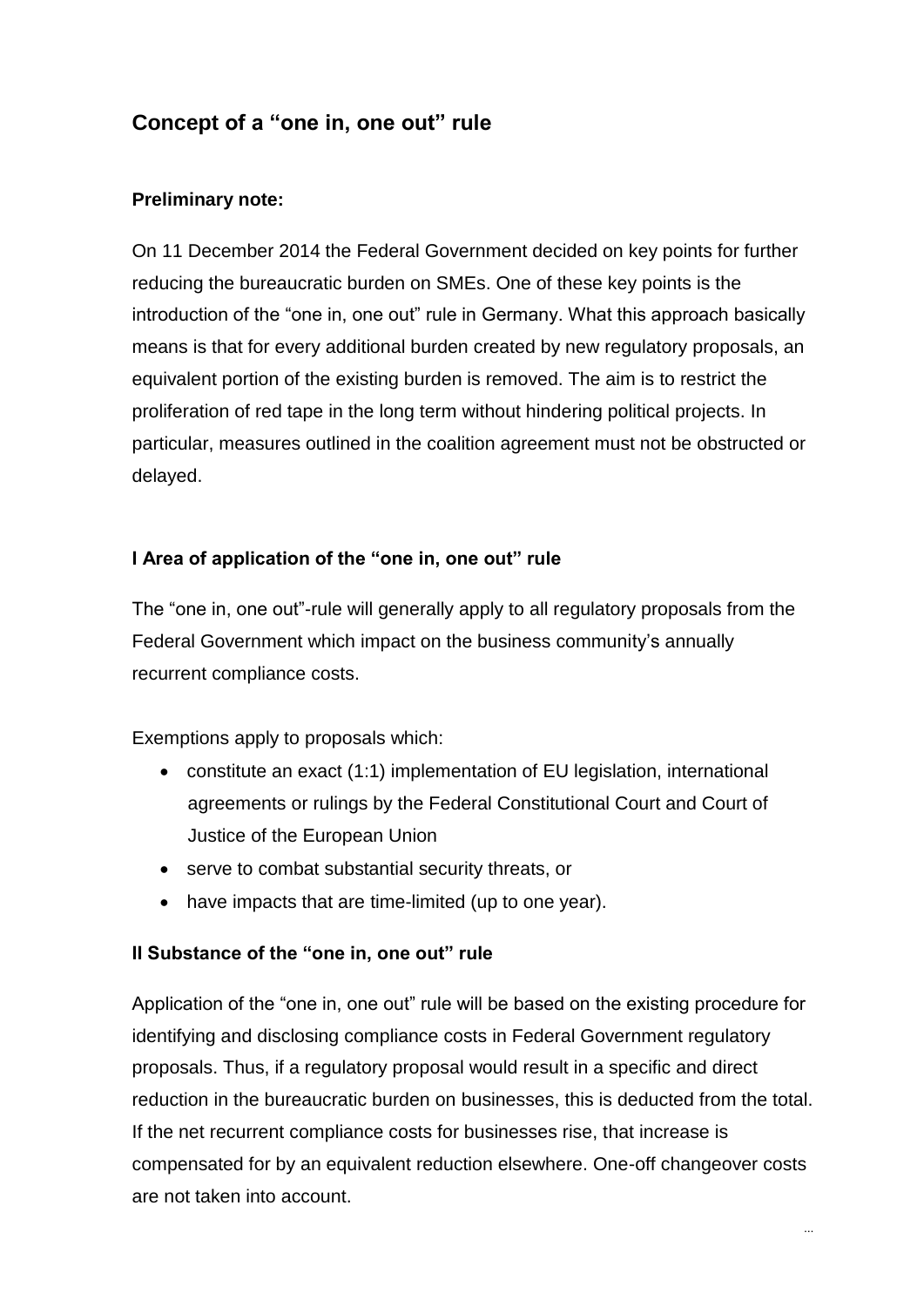#### **III Factors governing compensation**

#### **Compensation specific to the target sector**

Any increase in recurrent compliance costs for businesses can only be compensated for by a reduction in recurrent compliance costs for businesses.

#### **Ministry-specific compensation**

The lead ministry for the respective individual provision is responsible for the compensation. If that department cannot identify any possible way of balancing out the increase or demonstrate that it has achieved a suitably significant reduction with previous proposals, then it may – either bilaterally or in the State Secretaries Committee on Bureaucracy Reduction – ask other government departments to take on the task (interdepartmental compensation).

#### **Temporal dimension**

Where a proposal increasing the bureaucratic burden cannot be balanced out with immediate effect, the plan or prospects for compensation will be explained either in the explanatory or covering note or by some other suitable means. The usual time limit for compensatory measures to be presented is one year. The aim is to limit the rise in compliance costs within the legislative term.

#### **Quantitative compensation options**

Any increase in the bureaucratic burden must trigger a decrease of the same amount elsewhere.

The State Secretaries Committee on Bureaucracy Reduction may cap the amount of compensation required if the new increase in compliance costs demonstrably exceeds the capacity of the relevant ministry to offset the burden or if the compliance costs as presented do not adequately reflect direct cost reductions that could be expected, or if or the regulatory proposal will otherwise benefit the business community.

Before the State Secretaries Committee takes a decision on any plan to cap compensation, the National Regulatory Control Council is to be consulted as to whether the planned compensation, particularly the compliance costs, has been presented reasonably and plausibly.

...

**- 2-**